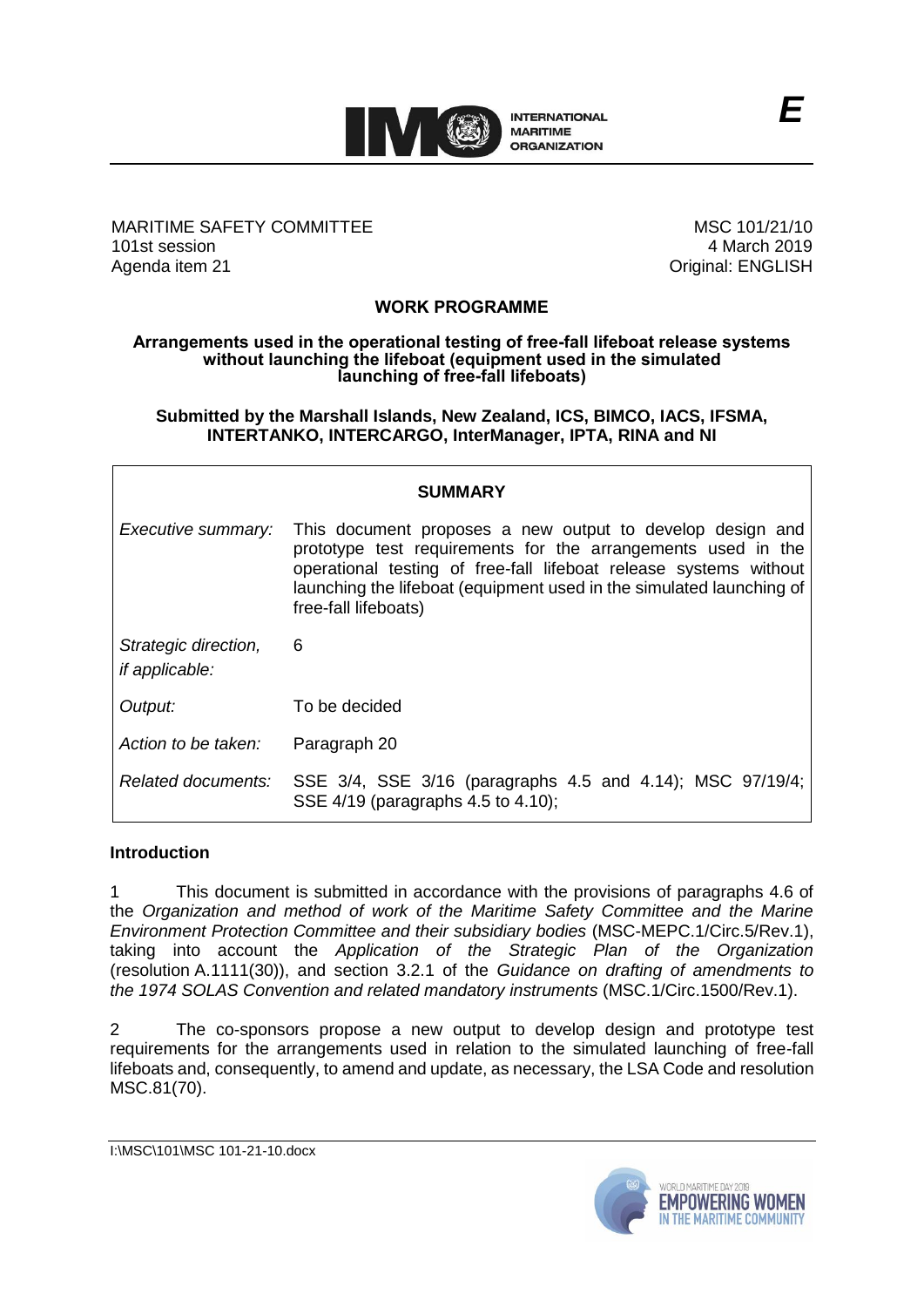### **IMO's objectives**

3 The co-sponsors consider the proposal in this document is entirely consistent with, and supportive of, the IMO's mission as stated in paragraph 1 of the annex to the Strategic Plan for the Organization for the six-year period 2018 to 2023 (resolution A.1110(30)) i.e.:

"The mission of the International Maritime Organization (IMO), as a United Nations specialized agency, is to promote safe, secure, environmentally sound, efficient and sustainable shipping through cooperation. This will be accomplished by adopting the highest practicable standards of maritime safety and security, efficiency of navigation and prevention and control of pollution from ships, as well as through consideration of the related legal matters and effective implementation of IMO instruments, with a view to their universal and uniform application*.*"

4 This proposal is also understood to be consistent with IMO's Strategic Direction 6 (SD 6: Ensure regulatory effectiveness), which aims to "ensure that a universally adopted, effective, international regulatory framework is in place and implemented consistently, embracing and integrating new and advancing technologies, without causing unnecessary burdens.", as set out in paragraph 31 of the annex to resolution A.1110(30).

## **Need**

5 The Australian Transport Safety Bureau (ATSB), in their report, entitled "Unintentional Release of the freefall lifeboat from *Aquarosa*", recommended that the simulation equipment (e.g. wires) used for maintenance and testing should be approved and designed to take into account the shock loading that would be experienced during a simulated launching, as well as the lifeboat's static weight. This issue was discussed in document SSE 3/4 (IACS) and the Sub-Committee, having generally agreed with the proposed understanding (SSE 3/4, paragraph 7), invited IACS to submit its understanding to III 3 for consideration under its agenda item on "Lessons learned and safety issues identified from the analysis of marine safety investigation reports" (paragraph 4.14 of SSE 3/16). The co-sponsors note that further discussion of this particular issue related to the operational simulated launching of freefall lifeboats was, in effect, placed in abeyance pending the finalization of the provisions relating to the conduct of drills in relation to such survival craft, as now addressed in MSC.1/Circ.1578.

6 The co-sponsors understand that, while MSC.1/Circ.1578 now appropriately addresses the risks associated with conducting drills on free-fall lifeboats, there is a demonstrable need to develop design and prototype test requirements for the arrangements used in the operational testing of free-fall lifeboat release systems without launching the lifeboat (equipment used in the simulated launching of free-fall lifeboats).

#### **Analysis of the issue**

- 7 SOLAS regulation III/20.11.2, as amended by resolution MSC.404(96), states:
	- "11.2 Lifeboat and rescue boat release gear, including fast rescue boat release gear and free-fall lifeboat release systems, shall be:
		- .1 subject to a thorough examination and operational test during the annual surveys required by regulations I/7 and I/8;
		- .2 in case of on-load release gear, operationally tested under a load of 1.1 times the total mass of the boat when loaded with its full complement of persons and equipment whenever the release gear is overhauled. Such overhauling and operational test shall be carried out at least once every five years;\* and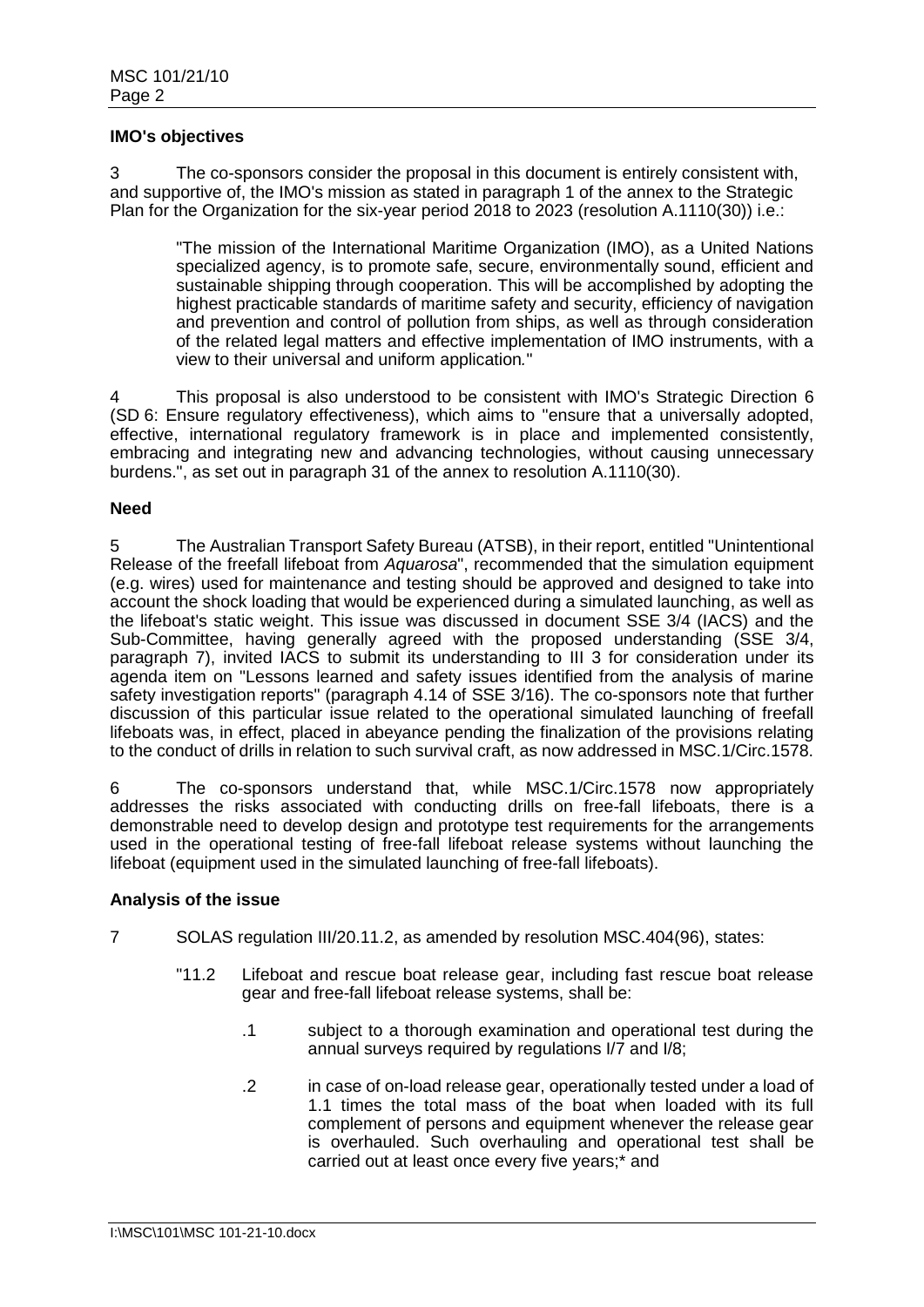.3 notwithstanding paragraph 11.2.2, the operational testing of free-fall lifeboat release systems shall be performed either by free-fall launch with only the operating crew on board or by a test without launching the lifeboat carried out based on Requirements for maintenance, thorough examination, operational testing, overhaul and repair.

Refer to Recommendation on testing of life-saving appliances (resolution A.689(17)), as amended. For life-saving appliances installed on board on or after 1 July 1999, refer to Revised Recommendations on testing of life-saving appliances (resolution MSC.81(70)), as amended."

The conduct of "the operational testing of free-fall lifeboat release systems" (SOLAS regulation III/20.11.2.3) is addressed in paragraph 6.2.7 of resolution MSC.402(96) on *Requirements for maintenance, thorough examination, operational testing, overhaul and repair of lifeboats and rescue boats, launching appliances and release gear*, which states:

- "*6.2.7* The operational test of the free-fall lifeboat release function shall be carried out as follows:
- .1 engage the arrangements for the test without launching the lifeboat, required by paragraph 4.7.6.4 of the LSA Code, as specified in the manufacturer's operating instructions
- .2 if required to be on board, ensure that the operator is properly seated and secured in the seat location from which the release mechanism is to be operated;
- .3 operate the release mechanism to release the lifeboat;
- .4 reset the lifeboat in the stowed configuration;
- .5 repeat the procedures referred to in .2 to .4 above, using the back-up release mechanism, if applicable;
- .6 remove the arrangements for the test without launching the lifeboat, required by paragraph 4.7.6.4 of the LSA Code; and
- .7 verify that the lifeboat is in the ready to launch stowed configuration."

The functional requirement that the design of the free-fall lifeboat release system is such that it can be tested without launching the lifeboat, is prescribed in paragraph 4.7.6.4 of the LSA Code i.e.:

# *"4.7.6 Lifeboat fittings*

*Each free-fall lifeboat shall be fitted with a release system which shall:*

- *.1 … .2 … .3 …*
- *.4 be designed to test the release system without launching the lifeboat; and …"*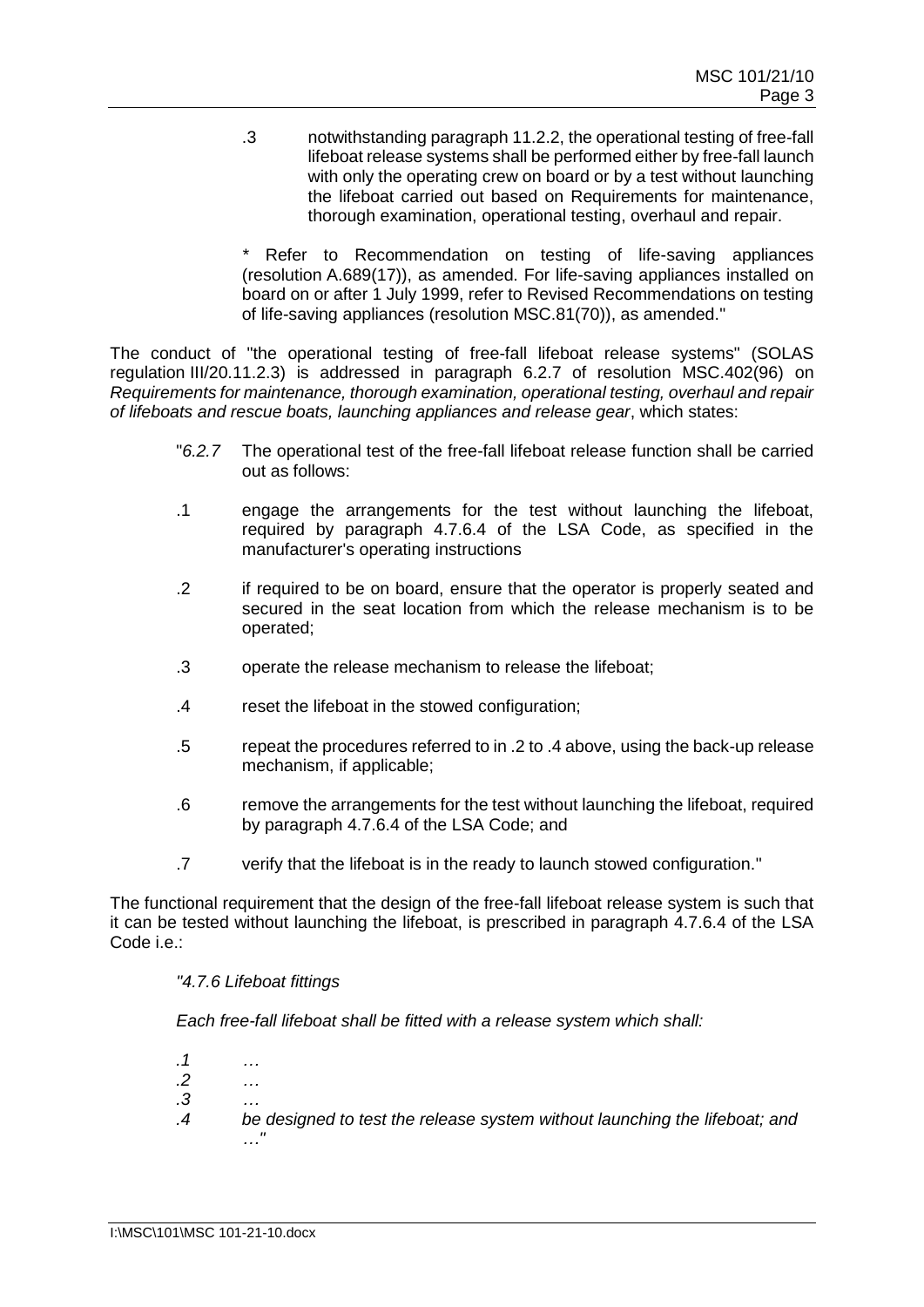8 While paragraph 6.2.7.1 of resolution MSC.402(96) prescribes the use of "the arrangements" required by paragraph 4.7.6.4 of the LSA Code, the co-sponsors note that the provisions of paragraph 4.7.6.4 of the LSA Code do not address "the arrangements" as such. Rather, paragraph 4.7.6.4 of the LSA Code currently only specifies a functional requirement that a free-fall lifeboat's release system can be tested without launching the lifeboat.

9 The co-sponsors are of the view that there is a need to amend paragraph 4.7.6.4 of the LSA Code to include requirements for the design of "the arrangements" taking into account the lifeboat's static weight as well as the shock loading that would be experienced in the operational testing of the free-fall lifeboat release system without launching the lifeboat (a simulated launch). Prototype test requirements for "the arrangements", if developed, would form the basis for the amendments of resolution MSC.81(70).

10 The co-sponsors consider that the practicability, feasibility and proportionality of the proposal are evident taking into account that many of the issues and measures discussed above are already being implemented on a number of ships and are considered to represent "best practice". While the implementation of the proposed amendment is feasible (it is possible and practical), the co-sponsors consider that it will also be practicable (it will easily be capable of being put into practice). The proposal would also satisfy the test of proportionality in that this action would not exceed that which is necessary to achieve the overall objective of facilitating the safety of ships' crews, and the global and consistent implementation of IMO agreed requirements.

# **Analysis of implications**

11 It is intended that these proposed amendments should be applied to equipment certified in accordance with LSA Code and installed on "new" ships that carry free-fall lifeboats. There are likely to be some minimal costs to the industry as a consequence of the outcomes from this new output e.g. in the design (including material selection), prototype testing and approval of the arrangements used in the operational testing of free-fall lifeboat release systems without launching the lifeboat; additional training for ship's crews involved in the simulated launching of free-fall lifeboats; and the provision and maintenance of restraining devices.

12 The co-sponsors are of the view that the outcomes of this new output may necessitate additional reporting requirements to the Organization for any involved parties; insofar as the arrangements used in the operational testing of free-fall lifeboat release systems without launching the lifeboat are to be approved, depending on the scope of this approval (e.g. by type) that is agreed. There will be a legislative and administrative burden to flag States in transposing the outcomes of this new output into national legislation and/or guidance to industry applicable to ships that fly their flags.

13 The checklist for identifying administrative requirements given in annex 5 to MSC-MEPC.1/Circ.5/Rev.1 has been completed and is provided in annex 1 to this document.

# **Benefits**

14 The co-sponsors are of the view that the benefits of undertaking the work related to this new output will be two-fold i.e.:

.1 it will facilitate the safety of life at sea by increasing the confidence in the effective and efficient operation of the free-fall lifeboat in the event of the ship being abandoned; and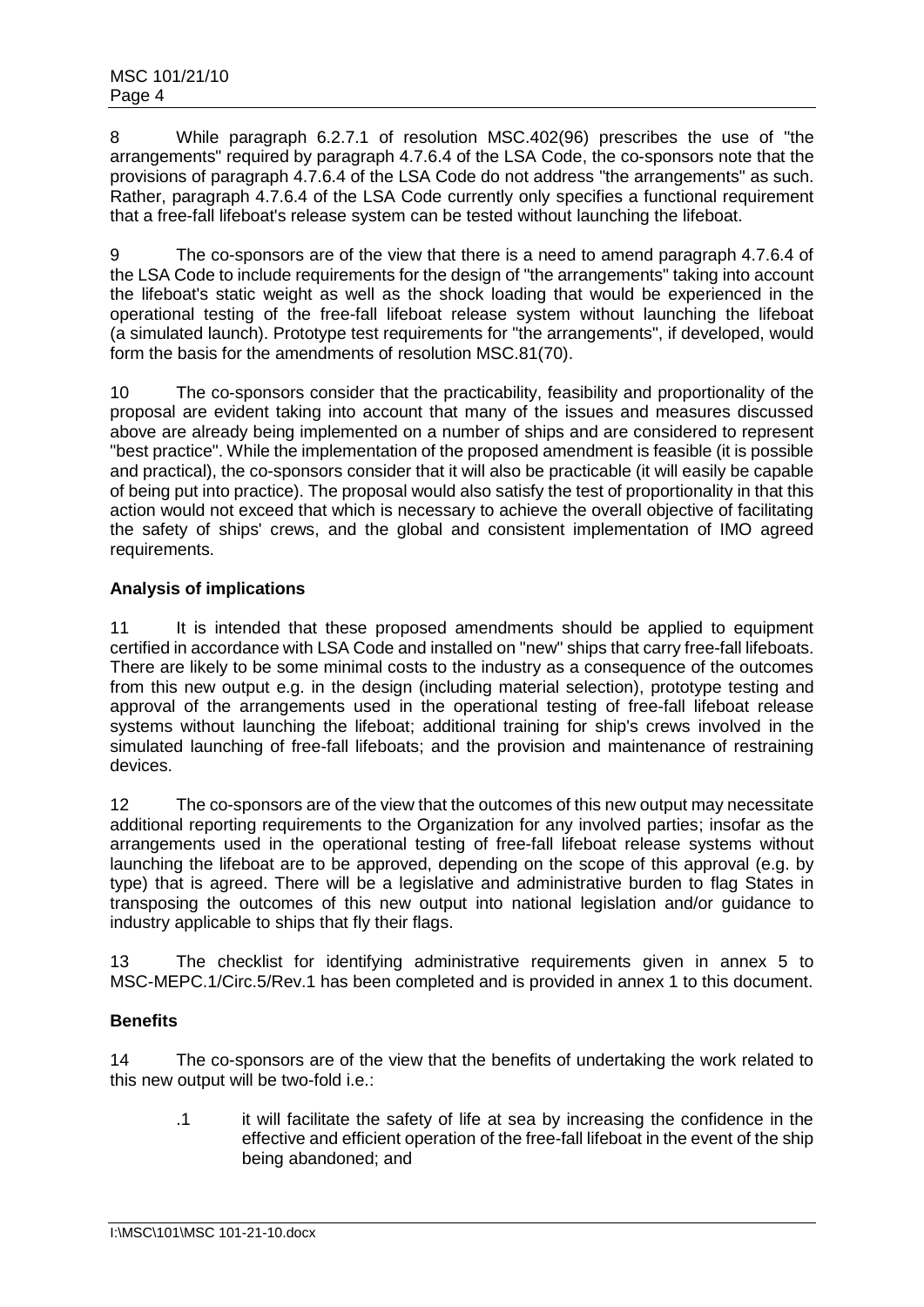.2 the development of design and prototype test requirements for the arrangements used in the operational testing of free-fall lifeboat release systems without launching the lifeboat, which can be consistently and globally implemented.

# **Industry standards**

15 The co-sponsors are not aware of any internationally recognized standards that exist, or are being developed, which are of relevance to the issues discussed above.

# **Output**

16 The co-sponsors propose that the Committee endorses the following new output:

.1 "Develop design and prototype test requirements for the arrangements used in the operational testing of free-fall lifeboat release systems without launching the lifeboat".

17 Parts I and II of the check/monitoring sheet given in annex 2 to MSC.1/Circ.1500/Rev.1 has been completed and is provided in annex 2 of this document.

#### **Human element**

18 The checklist for considering "human element issues by IMO bodies" given in the annex to MSC-MEPC.7/Circ.1 is provided in annex 3 to this document.

## **Urgency**

19 The co-sponsors recommend the proposed output should be included in the post biennial agenda of the Committee, with SSE as the associated organ, and should be completed in no more than two sessions.

#### **Action requested of the Committee**

20 The Committee is invited to consider the proposal above and take action, as appropriate.

\*\*\*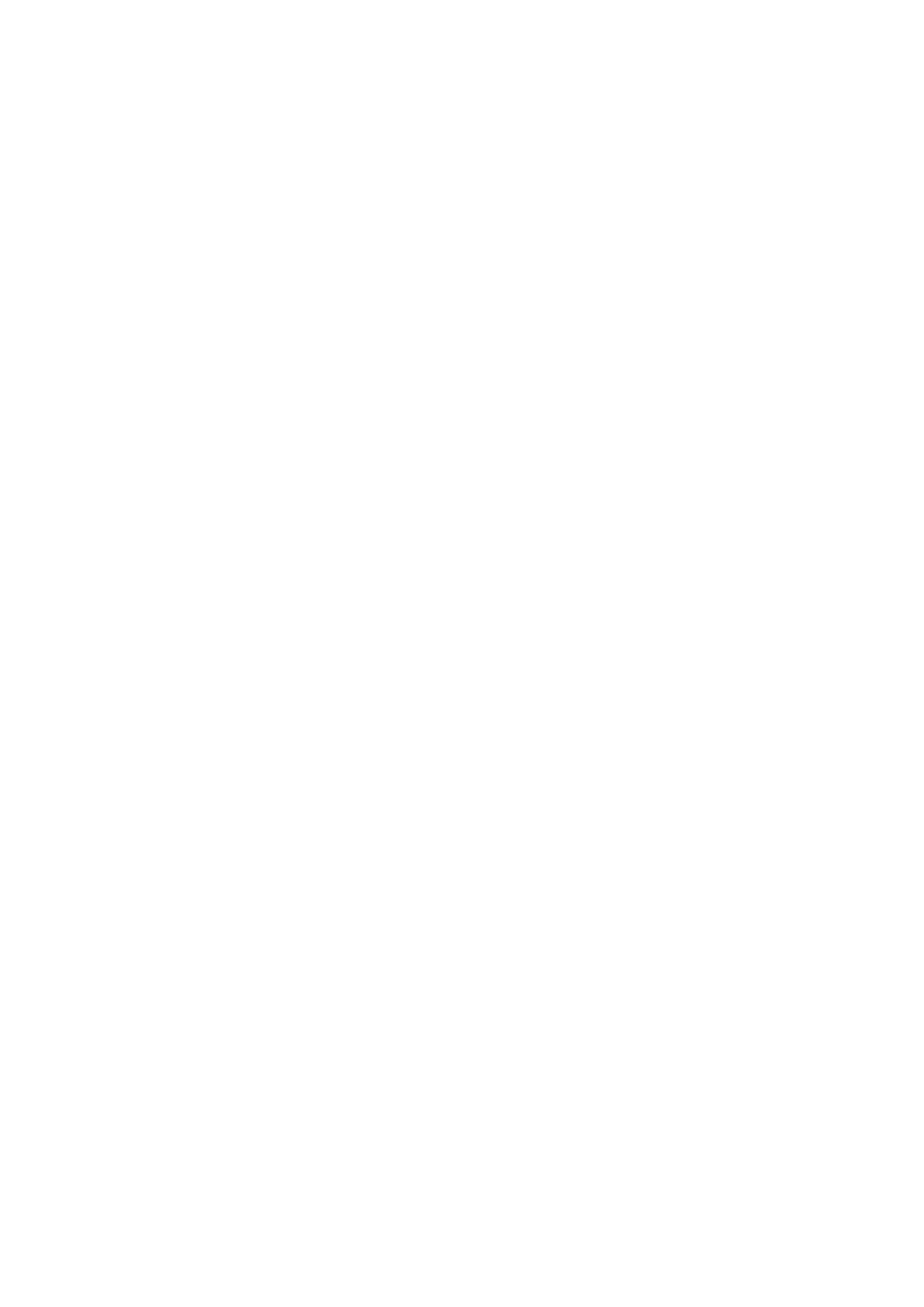# **ANNEX 1**

## **CHECKLIST FOR IDENTIFYING ADMINISTRATIVE REQUIREMENTS**

| (A)<br>If the answer to any of the questions below is YES, the Member State proposing an<br>output should provide supporting details on whether the requirements are likely to<br>involve start-up and/or ongoing costs. The Member State should also give a brief<br>description of the requirement and, if possible, provide recommendations for further<br>work, e.g. would it be possible to combine the activity with an existing requirement?<br>If the proposal for the output does not contain such an activity, answer NR (Not<br>(B)<br>required).<br>For any administrative requirement, full consideration should be given to electronic<br>(C)<br>means of fulfilling the requirement in order to alleviate administrative burdens. |                                                                                                                                                                             |                |                                                       |  |  |
|--------------------------------------------------------------------------------------------------------------------------------------------------------------------------------------------------------------------------------------------------------------------------------------------------------------------------------------------------------------------------------------------------------------------------------------------------------------------------------------------------------------------------------------------------------------------------------------------------------------------------------------------------------------------------------------------------------------------------------------------------|-----------------------------------------------------------------------------------------------------------------------------------------------------------------------------|----------------|-------------------------------------------------------|--|--|
|                                                                                                                                                                                                                                                                                                                                                                                                                                                                                                                                                                                                                                                                                                                                                  | 1. Notification and reporting?<br>Reporting certain events before or after the event has taken place,<br>e.g. notification of voyage, statistical reporting for IMO Members | <b>NR</b>      | Yes<br>Start-up<br>$\Box$<br>$\checkmark$ Ongoing     |  |  |
| Description of administrative requirement(s) and method of fulfilling it: (if the answer is yes)                                                                                                                                                                                                                                                                                                                                                                                                                                                                                                                                                                                                                                                 |                                                                                                                                                                             |                |                                                       |  |  |
|                                                                                                                                                                                                                                                                                                                                                                                                                                                                                                                                                                                                                                                                                                                                                  | 2. Record keeping?<br>Keeping statutory documents up to date, e.g. records of accidents,<br>records of cargo, records of inspections, records of education                  | N <sub>R</sub> | Yes<br>Start-up<br>П<br>$\checkmark$ Ongoing          |  |  |
| Description of administrative requirement(s) and method of fulfilling it: (if the answer is yes)<br>See paragraphs 11 and 12 above                                                                                                                                                                                                                                                                                                                                                                                                                                                                                                                                                                                                               |                                                                                                                                                                             |                |                                                       |  |  |
|                                                                                                                                                                                                                                                                                                                                                                                                                                                                                                                                                                                                                                                                                                                                                  | 3. Publication and documentation?<br>Producing documents for third parties, e.g. warning signs,<br>registration displays, publication of results of testing                 | <b>NR</b><br>✓ | <b>Yes</b><br>Start-up<br>$\Box$<br>Ongoing<br>$\Box$ |  |  |
| Description of administrative requirement(s) and method of fulfilling it: (if the answer is yes)                                                                                                                                                                                                                                                                                                                                                                                                                                                                                                                                                                                                                                                 |                                                                                                                                                                             |                |                                                       |  |  |
|                                                                                                                                                                                                                                                                                                                                                                                                                                                                                                                                                                                                                                                                                                                                                  | 4. Permits or applications?<br>Applying for and maintaining permission to operate, e.g. certificates,<br>classification society costs                                       | <b>NR</b><br>✓ | Yes<br>Start-up<br>$\Box$<br>Ongoing<br>$\Box$        |  |  |
| Description of administrative requirement(s) and method of fulfilling it: (if the answer is yes)                                                                                                                                                                                                                                                                                                                                                                                                                                                                                                                                                                                                                                                 |                                                                                                                                                                             |                |                                                       |  |  |
|                                                                                                                                                                                                                                                                                                                                                                                                                                                                                                                                                                                                                                                                                                                                                  | 5. Other identified requirements?<br>See paragraphs 11 and 12 above.                                                                                                        | N <sub>R</sub> | <b>Yes</b><br>$\checkmark$ Start-up<br>Ongoing<br>□   |  |  |

\*\*\*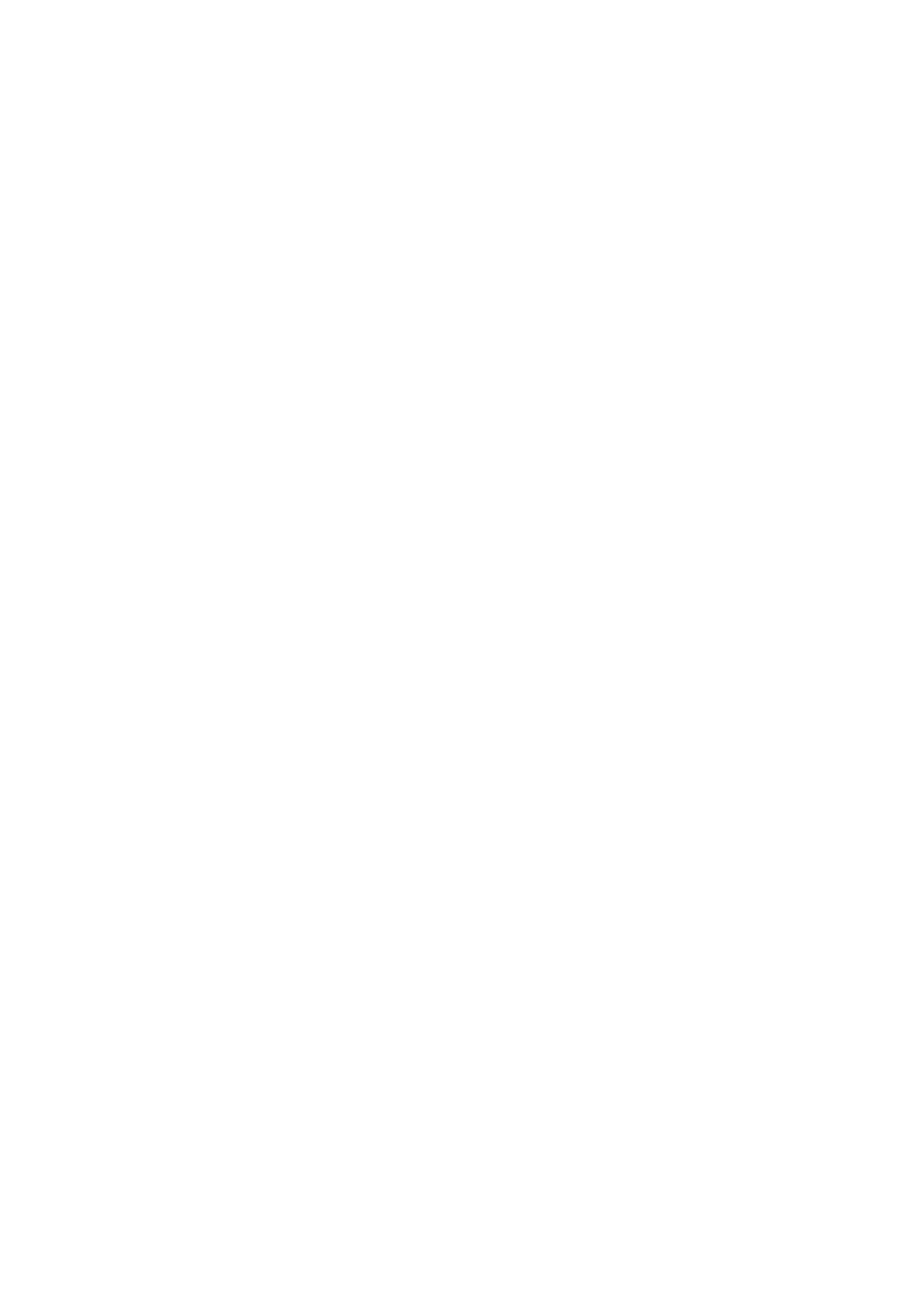# **ANNEX 2**

# **PARTS I AND II OF THE CHECK/MONITORING SHEET FOR THE PROCESS OF AMENDING THE CONVENTION AND RELATED MANDATORY INSTRUMENTS (PROPOSAL/DEVELOPMENT) (MSC.1/CIRC.1500/REV.1)**

# **Part I – Submitter of proposal (refer to section 3.2.1.1)\***

|   | Submitted by (Document Number and submitter) MSC 101/21/10 - Marshall Islands,<br>New Zealand, ICS, BIMCO, IACS, IFSMA, INTERTANKO, INTERCARGO,<br>InterManager, IPTA, RINA and NI |
|---|------------------------------------------------------------------------------------------------------------------------------------------------------------------------------------|
| 2 | Meeting session MSC 101                                                                                                                                                            |
| 3 | Date (date of submission) 1 March 2019                                                                                                                                             |

## **Part II – Details of proposed amendment(s) or new mandatory instrument (refer to sections 3.2.1.1 and 3.2.1.2)\***

| 1              | <b>Strategic Direction 6</b>                                                                                                                                                                                                           |
|----------------|----------------------------------------------------------------------------------------------------------------------------------------------------------------------------------------------------------------------------------------|
| $\overline{2}$ | Title of the output Develop design and prototype test requirements for the<br>arrangements used in the operational testing of free-fall lifeboat release<br>systems without launching the lifeboat                                     |
| 3              | Recommended type of amendments (MSC.1/Circ.1481) (delete as appropriate)                                                                                                                                                               |
|                | Four-year cycle of entry into force<br>exceptional circumstance                                                                                                                                                                        |
| 4              | Instruments intended for amendment (SOLAS, LSA Code, etc.) or developed (new<br>code, new version of a code, etc.) LSA Code                                                                                                            |
| 5              | application (scope, size, type, tonnage/length<br>restriction,<br><i>Intended</i><br>service<br>(International/non-international), activity, etc.) All ships to which SOLAS Chapter III<br>requires the carriage of freefall lifeboats |
| 6              | Application to new/existing ships New ships                                                                                                                                                                                            |
| 7              | Proposed coordinating sub-committee SSE Sub-Committee                                                                                                                                                                                  |
| 8              | Anticipated supporting sub-committees None                                                                                                                                                                                             |
| 9              | Time scale for completion 2021                                                                                                                                                                                                         |
| 10             | Expected date(s) for entry into force and implementation/application 1 January 2024                                                                                                                                                    |
| 11             | Any relevant decision taken or instruction given by the Committee None                                                                                                                                                                 |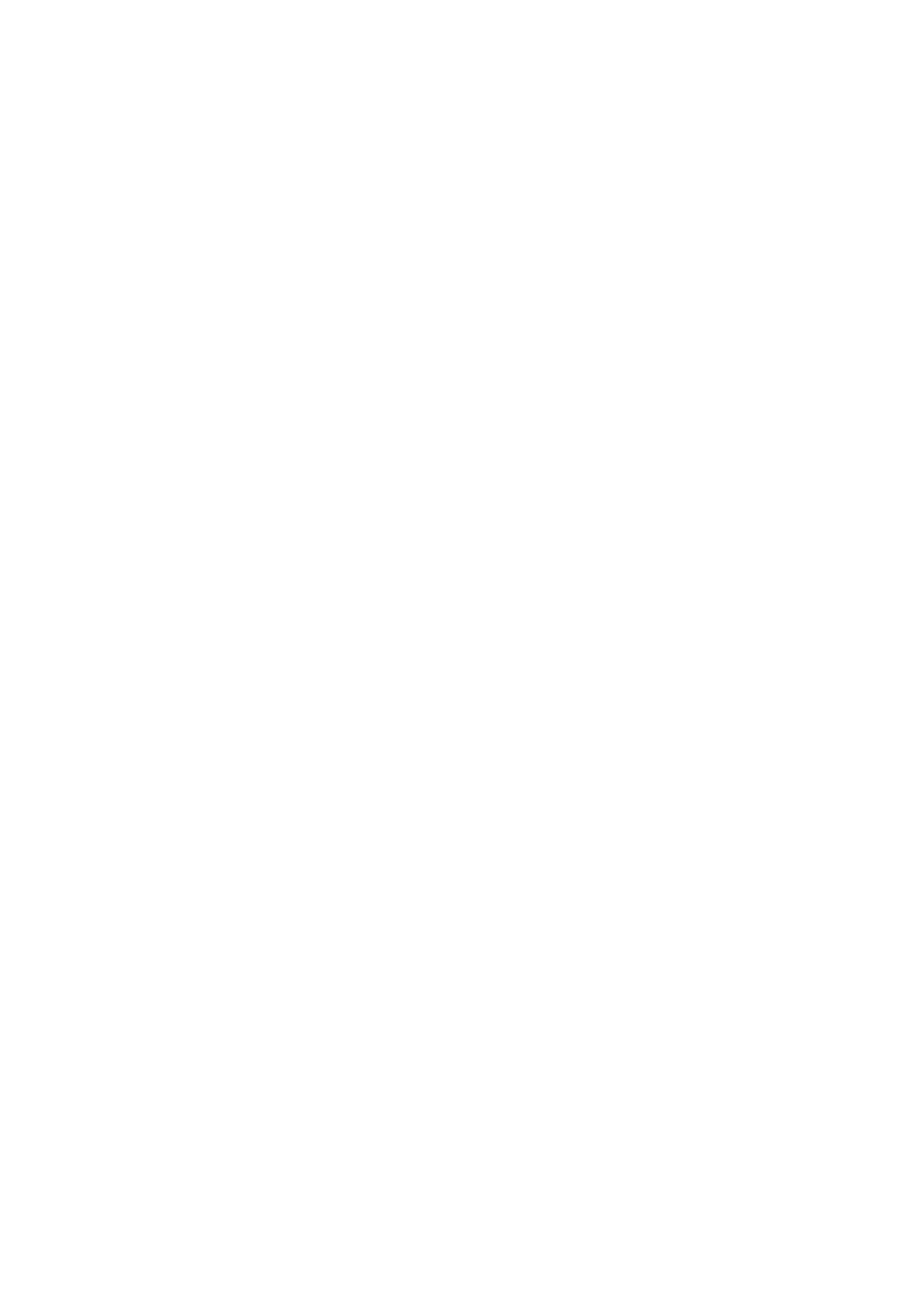# **ANNEX 3**

# **CHECKLIST FOR CONSIDERING HUMAN ELEMENT ISSUES BY IMO BODIES (MSC-MEPC.7/CIRC.1)**

# **Instructions:**

If the answer to any of the questions below is:

- (A) **YES,** the preparing body should provide supporting details and/or recommendation for further work.
- (B) **NO,** the preparing body should make proper justification as to why human element issues were not considered.
- (C) **NA** (Not Applicable) the preparing body should make proper justification as to why human element issues were not considered applicable.

**Subject Being Assessed: (e.g.** Resolution, Instrument, Circular being considered)

#### **Provisions in LSA Code, Chapter 4**

**Responsible Body: (e.g.** Committee, Sub-Committee, Working Group, Correspondence Group, Member State)

#### **Maritime Safety Committee and SSE Sub-Committee**

| 1. | Was the human element considered during development or amendment<br>process related to this subject?                                               | √Yes <b>QNo QNA</b>                  |
|----|----------------------------------------------------------------------------------------------------------------------------------------------------|--------------------------------------|
| 2. | Has input from seafarers or their proxies been solicited?                                                                                          | ✓Yes ❑No ❑NA                         |
| 3. | Are the solutions proposed for the subject in agreement with existing<br>instruments? (Identify instruments considered in comments section)        | √Yes❑No❑NA                           |
| 4. | Have human element solutions been made as an alternative and/or in<br>conjunction with technical solutions?                                        | $\Box$ Yes $\checkmark$ No $\Box$ NA |
| 5. | Has human element guidance on the application and/or implementation of the<br>proposed solution been provided for the following:                   |                                      |
|    | Administrations?<br>$\bullet$                                                                                                                      | □Yes❑ No ✓NA                         |
|    | Shipowners/managers?<br>$\bullet$                                                                                                                  | □Yes □No ✓NA                         |
|    | Seafarers?<br>$\bullet$                                                                                                                            | <b>□Yes</b> □No√NA                   |
|    | Surveyors?<br>$\bullet$                                                                                                                            | <b>□Yes □No √NA</b>                  |
| 6. | At some point, before final adoption, has the solution been reviewed or $\sqrt{Y}$ es $\Box$ No $\Box$ NA<br>considered                            |                                      |
| 7. | Does the solution address safeguards to avoid single person errors?                                                                                | √Yes ❑No ❑NA                         |
| 8. | Does the solution address safeguards to avoid organizational errors?                                                                               | √Yes <b>□NoO</b> NA                  |
| 9. | If the proposal is to be directed at seafarers, is the information in a form that<br>can be presented to and is easily understood by the seafarer? | <b>□Yes</b> □No√NA                   |
|    | 10. Have human element experts been consulted in development of the solution?                                                                      | √Yes□No□NA                           |